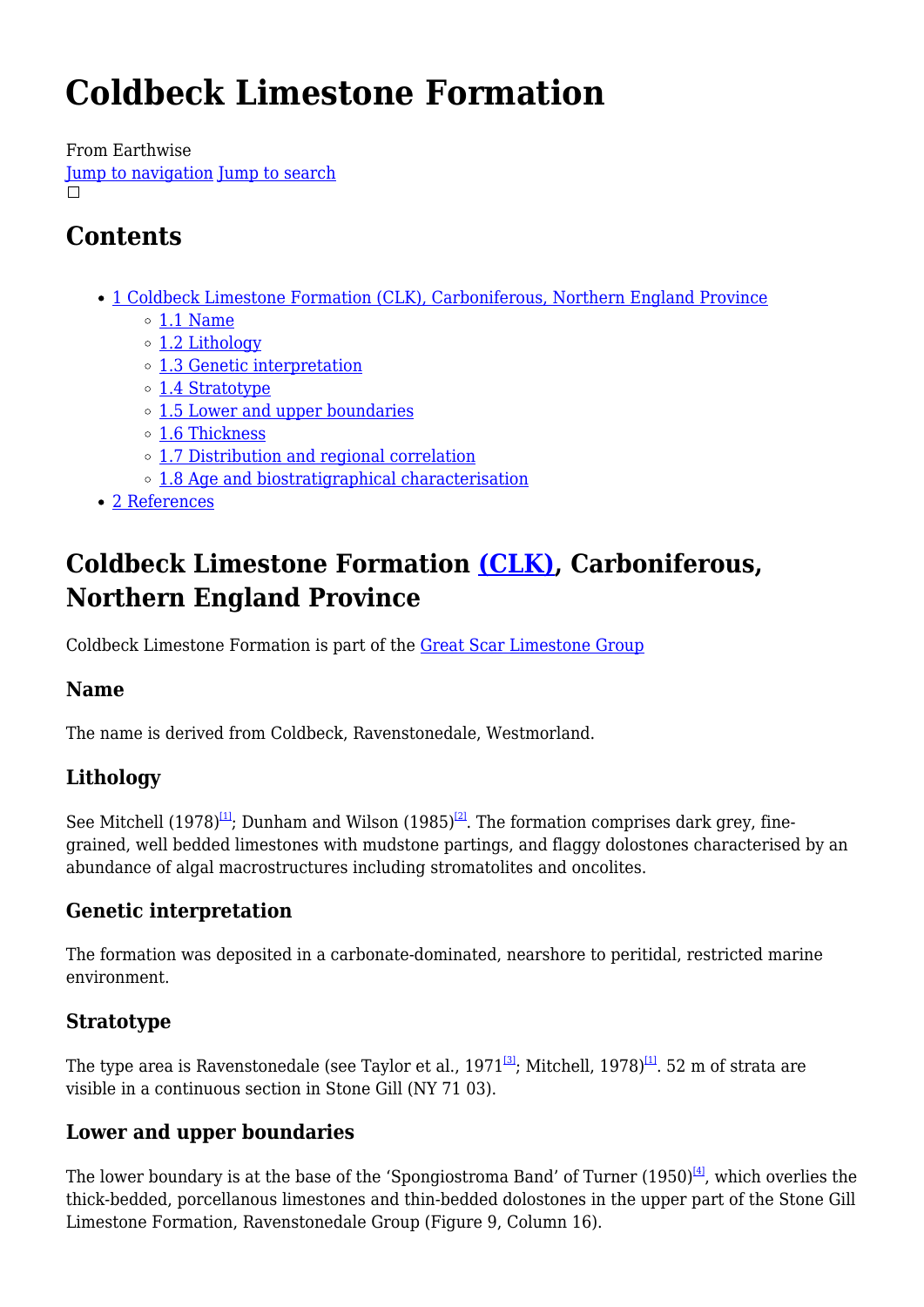The upper boundary of the Coldbeck Limestone Formation is at the top of the Algal Nodular Beds. These conformably underlie the dark grey limestone of the Scandal Beck Limestone Formation.

#### **Thickness**

Some 52 m of strata are visible in a continuous section in Stone Gill, Ravenstonedale, but Turner (1950, p. 30)<sup>[\[4\]](#page--1-0)</sup> estimated that a further 31 m are cut out by faulting. The formation is about 50 m thick at Gaisgill, but thins westward from here.

#### **Distribution and regional correlation**

Ravenstonedale, Cumbria and the Stainmore Trough.

#### **Age and biostratigraphical characterisation**

Early Chadian. There are at least three algal bands within the formation.

## **References**

- 1.  $\uparrow$  <sup>[1.0](#page--1-0) [1.1](#page--1-0)</sup> Mitchell, M.1978.Dinantian.168-177 in The geology of the Lake District. Moseley, F (editor).*Occasional Publication of the Yorkshire Geological Society*, No. 3.
- 2. [↑](#page--1-0) Dunham, K C, and Wilson, A A.1985.Geology of the Northern Pennine Orefield: Volume 2, Stainmore to Craven.*Economic Memoir of the British Geological Survey*, Sheets 40, 41 and 50, parts 31, 32, 51, 60 and 61(England and Wales).
- 3. [↑](#page--1-0) Taylor, B J, Burgess, I C, Land, D H, Mills, D A C, Smith, D B, and Warren, P T.1971.British regional geology: northern England (4th edition). (London: HMSO for Institute of Geological Sciences.)
- 4. ↑ <sup>[4.0](#page--1-0) [4.1](#page--1-0)</sup> Turner, J S.1950. Notes on the Carboniferous Limestone of Ravenstonedale, Westmorland.*Transactions of the Leeds Geological Association*, Vol. 6, 124–134.

#### Retrieved from

'[http://earthwise.bgs.ac.uk/index.php?title=Coldbeck\\_Limestone\\_Formation&oldid=52811](http://earthwise.bgs.ac.uk/index.php?title=Coldbeck_Limestone_Formation&oldid=52811)' [Category](http://earthwise.bgs.ac.uk/index.php/Special:Categories):

[Carboniferous lithostratigraphical nomenclature](http://earthwise.bgs.ac.uk/index.php/Category:Carboniferous_lithostratigraphical_nomenclature)

## **Navigation menu**

#### **Personal tools**

- Not logged in
- [Talk](http://earthwise.bgs.ac.uk/index.php/Special:MyTalk)
- [Contributions](http://earthwise.bgs.ac.uk/index.php/Special:MyContributions)
- [Log in](http://earthwise.bgs.ac.uk/index.php?title=Special:UserLogin&returnto=Coldbeck+Limestone+Formation&returntoquery=action%3Dmpdf)
- [Request account](http://earthwise.bgs.ac.uk/index.php/Special:RequestAccount)

#### **Namespaces**

• [Page](http://earthwise.bgs.ac.uk/index.php/Coldbeck_Limestone_Formation)